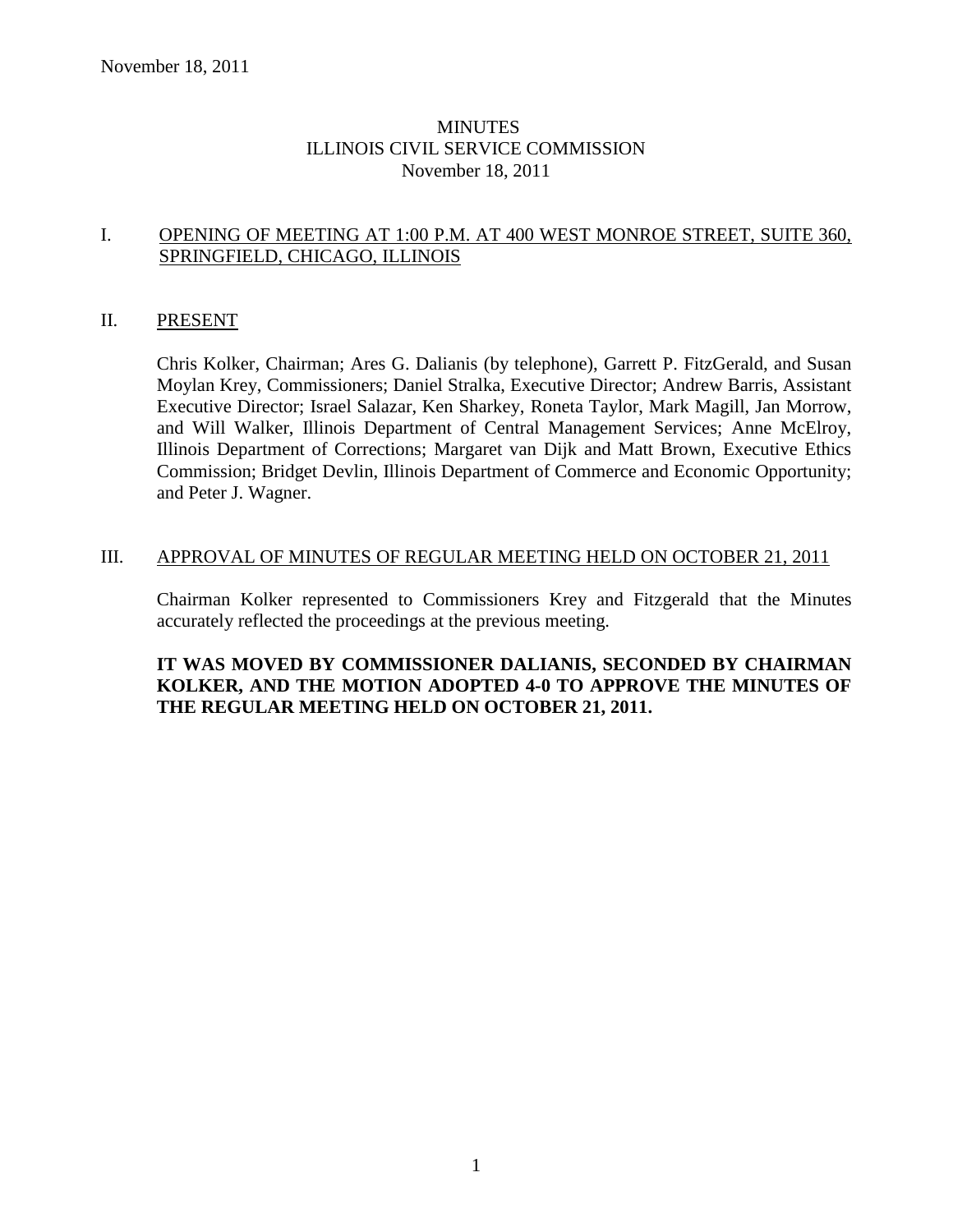#### IV. EXEMPTIONS UNDER SECTION 4d(3) OF THE PERSONNEL CODE

# A. Report on Exempt Positions from Illinois Dept. of Central Management Services

|        | Total            | Number of Exempt |
|--------|------------------|------------------|
| Agency | <b>Employees</b> | Positions        |
|        |                  |                  |
|        |                  |                  |
|        |                  |                  |
|        |                  |                  |
|        |                  |                  |
|        |                  |                  |
|        |                  |                  |
|        |                  |                  |
|        |                  |                  |
|        |                  |                  |
|        |                  |                  |
|        |                  |                  |
|        |                  |                  |
|        |                  |                  |
|        |                  |                  |
|        |                  |                  |
|        |                  |                  |
|        |                  |                  |
|        |                  |                  |
|        |                  |                  |
|        |                  |                  |
|        |                  |                  |
|        |                  |                  |
|        |                  |                  |
|        |                  |                  |
|        |                  |                  |
|        |                  |                  |
|        |                  |                  |
|        |                  |                  |
|        |                  |                  |
|        |                  |                  |
|        |                  |                  |
|        |                  |                  |
|        |                  |                  |
|        |                  |                  |
|        |                  |                  |
|        |                  |                  |
|        |                  |                  |
|        |                  |                  |
|        |                  |                  |
|        |                  |                  |
|        |                  |                  |
|        |                  |                  |
|        |                  |                  |
|        |                  |                  |
|        |                  |                  |
|        |                  |                  |
|        |                  |                  |
|        |                  |                  |
|        |                  |                  |
|        |                  |                  |
|        |                  |                  |
|        |                  |                  |
|        |                  |                  |
|        |                  |                  |
|        |                  |                  |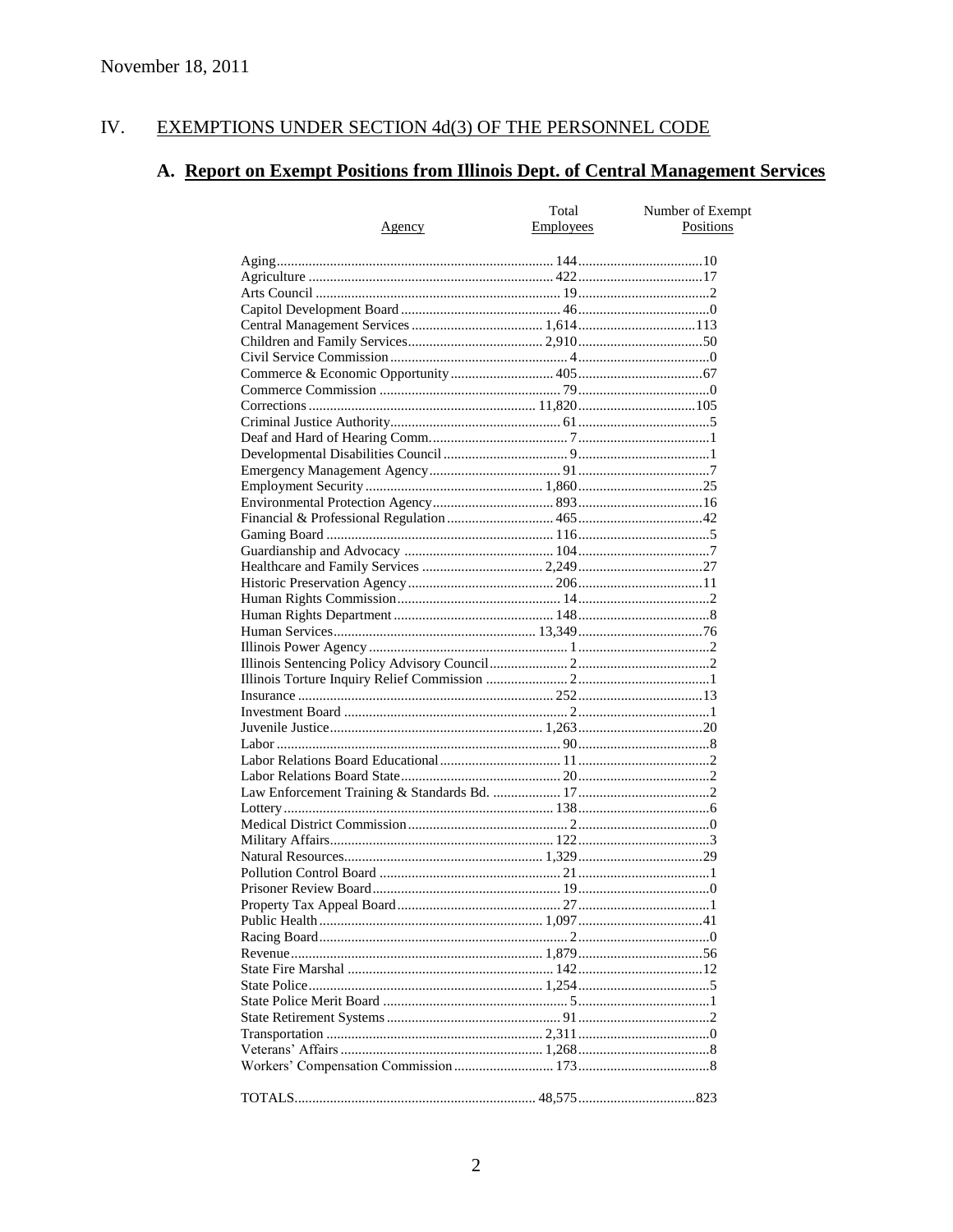### **Governing Rule – Section 1.142 Jurisdiction B Exemptions**

- a) The Civil Service Commission shall exercise its judgment when determining whether a position qualifies for exemption from Jurisdiction B under Section 4d(3) of the Personnel Code. The Commission will consider any or all of the following factors inherent in the position and any other factors deemed relevant to the request for exemption:
	- 1) The amount and scope of principal policy making authority;
	- 2) The amount and scope of principal policy administering authority;
	- 3) The amount of independent authority to represent the agency, board or commission to individuals, legislators, organizations or other agencies relative to programmatic responsibilities;
	- 4) The capability to bind the agency, board or commission to a course of action;
	- 5) The nature of the program for which the position has principal policy responsibility;
	- 6) The placement of the position on the organizational chart of the agency, board or commission;
	- 7) The mission, size and geographical scope of the organizational entity or program within the agency, board or commission to which the position is allocated or detailed.
- b) The Commission may, upon its own action after 30 days notice to the Director of Central Management Services or upon the recommendation of the Director of the Department of Central Management Services, rescind the exemption of any position that no longer meets the requirements for exemption set forth in subsection (a). However, rescission of an exemption shall be approved after the Commission has determined that an adequate level of managerial control exists in exempt status that will insure responsive and accountable administrative control of the programs of the agency, board or commission.
- c) For all positions currently exempt by action of the Commission, the Director of Central Management Services shall inform the Commission promptly in writing of all changes in essential functions, reporting structure, working title, work location, position title, position number or specialized knowledge, skills, abilities, licensure or certification.
- d) Prior to granting an exemption from Jurisdiction B under Section 4d(3) of the Personnel Code, the Commission will notify the incumbent of the position, if any, of its proposed action. The incumbent may appear at the Commission meeting at which action is to be taken and present objections to the exemption request.

(Source: Amended at 34 Ill. Reg. 3485, effective March 3, 2010)

\* \* \*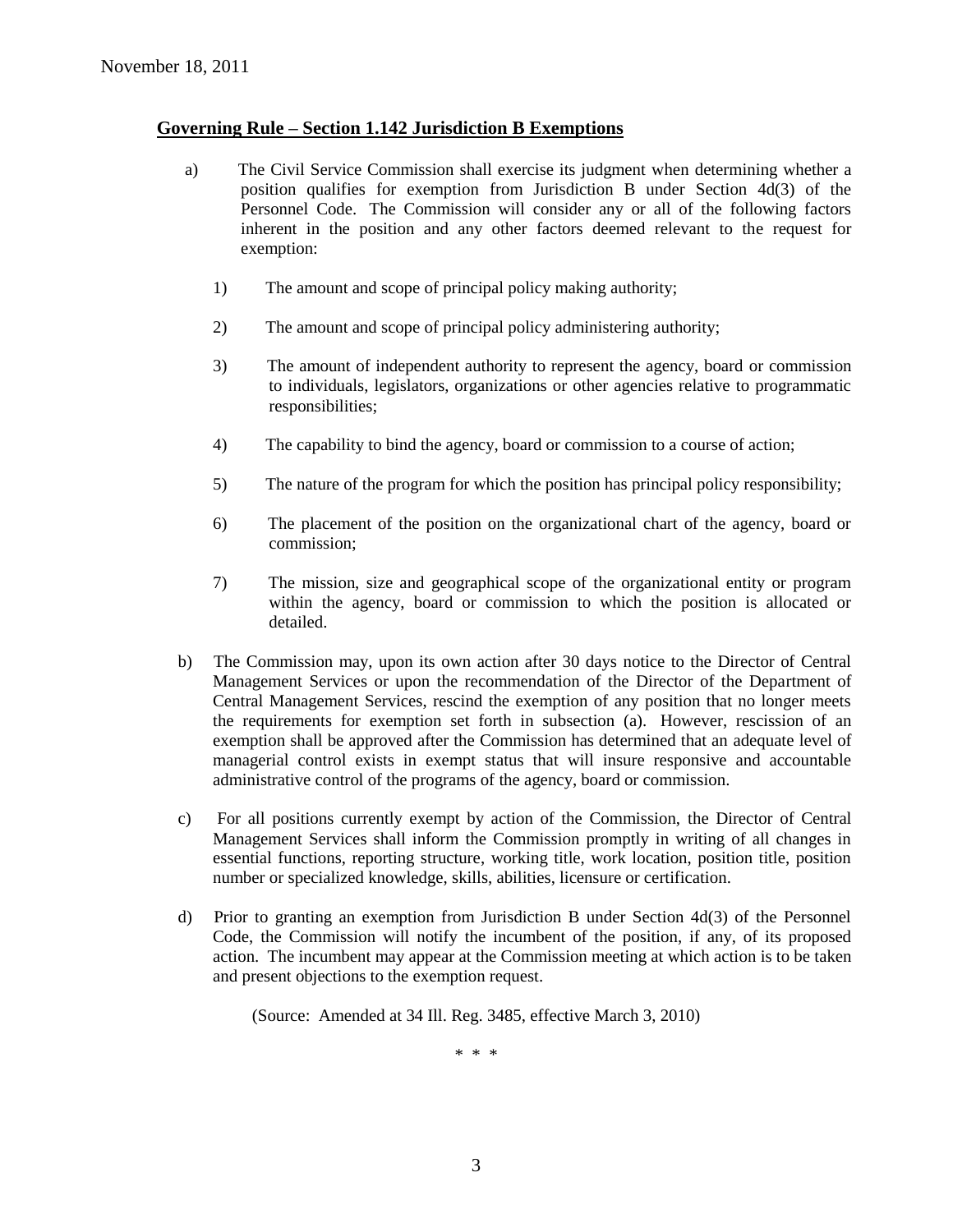# **B. Requests for 4d(3) Exemption**

As to Item C, this is the continued request for the Associate Agency Procurement Officer for the Department of Children and Family Services, a position that reports to the Deputy Director of Procurements/Agency Purchasing Officer who reports to the Director. The position description for this position indicates it has "principal administrative responsibility for the determination and execution of procurement policy" for the agency and serves as "second-in-command" of the agency's Office of Procurement. The Deputy Director position description indicates it "acts authoritatively as principal policy formulating administrator for division procurement" and "serves as an expert authority in the planning and development of all aspects of policy for the sourcing and contracting of all procurements specific to DCFS."

Staff's concerns with this request were set forth at last month's meeting. It was noted then that there was no agency representative present to address these concerns or respond to Chairman Kolker's questions about the collective bargaining status of the position as well as the indication that similar positions had been granted exemption in the past. Despite Staff sending two reminder e-mails since the last meeting, no further information has been received. For these reasons, Staff recommended that this request be denied.

As to Item D, this request is for a Policy Advisor position with the Department of Central Management Services (CMS), a position that reports to the Assistant Director who reports to the Director. This position has principal policy responsibility for issues impacting the operation of the State garages and vehicle fleet management.

In 2010, House Resolution 658 was passed which directed the Auditor General to conduct an audit of CMS management of the State's vehicle fleet. By statute, CMS has charge of the passenger vehicle fleet in the executive branch of State government. That totals approximately 12,000 vehicles. The Auditor General completed its audit this month which listed 14 recommendations for CMS to take to improve its management of the vehicle fleet. CMS agreed to implement these recommendations. It appears this is a motivating force behind this request. It will be this position's responsibility to essentially develop the specific policies that CMS needs to implement to accomplish the audit recommendations. For these reasons, Staff recommended approval of this request.

It was noted that the Commission approved a Division Manager in this program area for exemption back in October, 2010. At that time, the agency indicated that the position had principal policy responsibility for "all aspects" of the motor vehicle fleet program. Commission staff pointed out the overlap between the Division Manager position and this requested position and noted how the overlap is inconsistent with any one position having principal policy responsibility per the statutory requirement. The agency has now clarified the position description so that the requested position has principal policy responsibility for the development of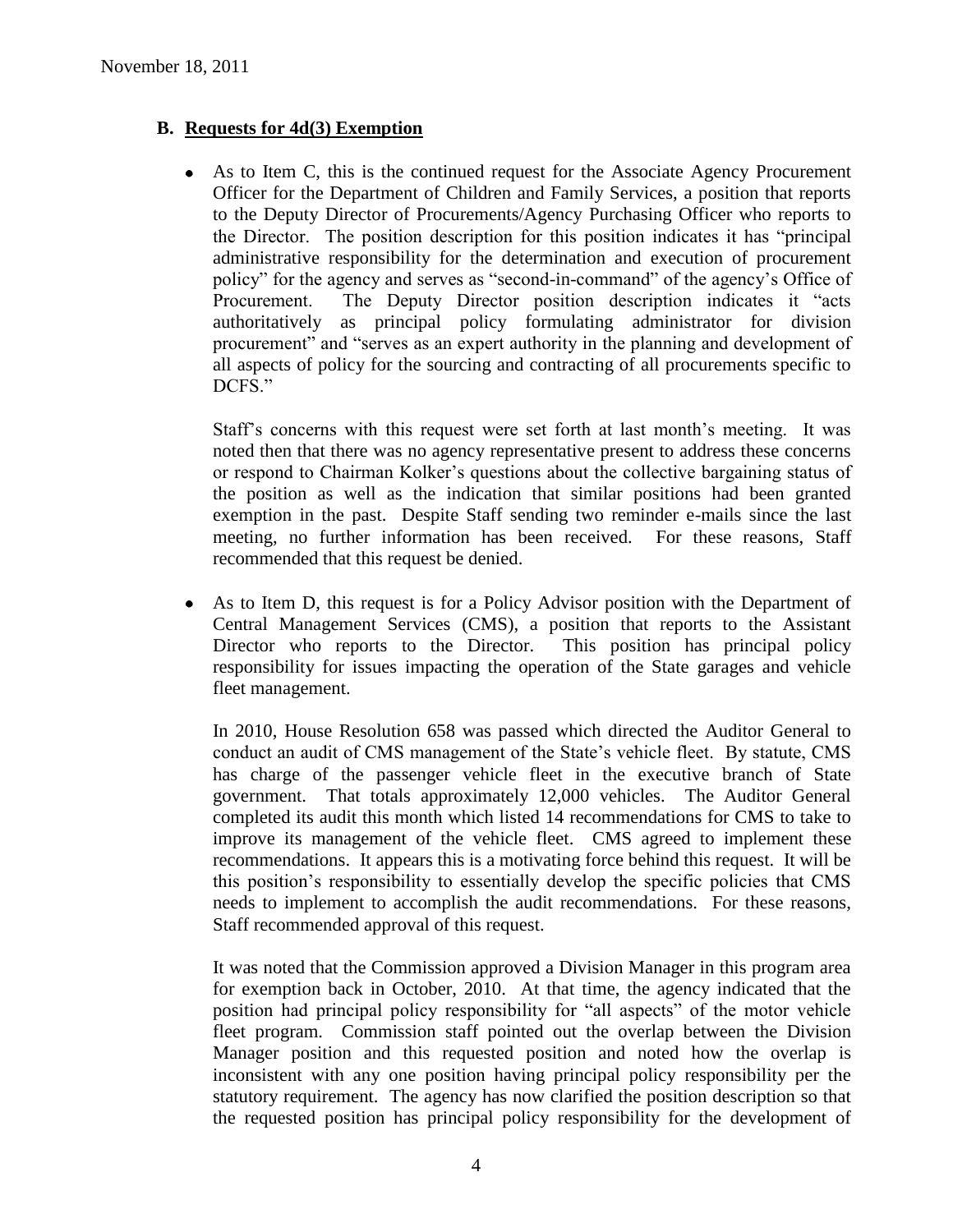policy while the Division Manager position has the same responsibility for carrying out the policy. The Commission has in the past approved such a bifurcation of responsibilities and granted exemption for two positions in one program area, though not on a frequent basis.

Ken Sharkey addressed the Commission and commented that the agency was attempting to address the concerns in the audit while also "getting out in front" of anticipated changes in overall State vehicle management. He anticipated this to include oversight over the 4000 State vehicles assigned to the other Executive Officers and State universities and greater scrutiny over "take home" vehicles. Chairman Kolker inquired whether the requested position will be working with the Director of CMS, to which Sharkey responded affirmatively. Sharkey also explained further in response to a question from Commissioner Krey how the State's vehicle fleet came to be under the control of separate entities.

As to Item E, this request is to make permanent the exemption for the Energy and  $\bullet$ Economic Development Policy Advisor in the Office of Energy and Recycling in the Department of Commerce and Economic Opportunity, a position that reports to the Director. This position was granted a 24-month exemption in December 2009 based on its role as the functional Chair of the Illinois Green Government Coordinating Council. By statute, the Lieutenant Governor serves as the Chair of this body. However, in 2009 the Lieutenant Governor position was vacant and this position served in the Chairman's capacity. The Commission's minutes reflect that there was a concern how this position's principal policy responsibilities may diminish once the Lieutenant Governor position was filled so a limited term exemption was agreed to by the agency.

Now the term is ending and the agency is seeking a permanent exemption. However, circumstances have changed in that there is a seated Lieutenant Governor. The agency states that this position still serves as Chair, but that statement appears to conflict with the express language of the statute. The agency has been unable to indicate how this can occur given the explicit statutory language – "The Lieutenant Governor is the Chair of the Council." – that remains unchanged. The agency has indicated that it is amenable to another term which would allow it an opportunity to amend the statute to reflect that this position will serve as Chair. Staff was unable to recommend approval at this time but would concur with another temporary exemption to allow the agency to obtain a change in the statutory language.

Bridget Devlin confirmed that the agency was agreeable to another term as its intent is to seek a change in the legislation. Chairman Kolker inquired whether the position was in a bargaining unit to which Devlin responded affirmatively. Commissioner FitzGerald inquired whether the Lieutenant Governor would remain involved with the Illinois Green Government Coordinating Council to which Devlin responded only as a member. Israel Salazar commented how it was Governor Quinn who initially spearheaded the Illinois Green Government Coordinating Council with the legislature and it remains a personal initiative of his.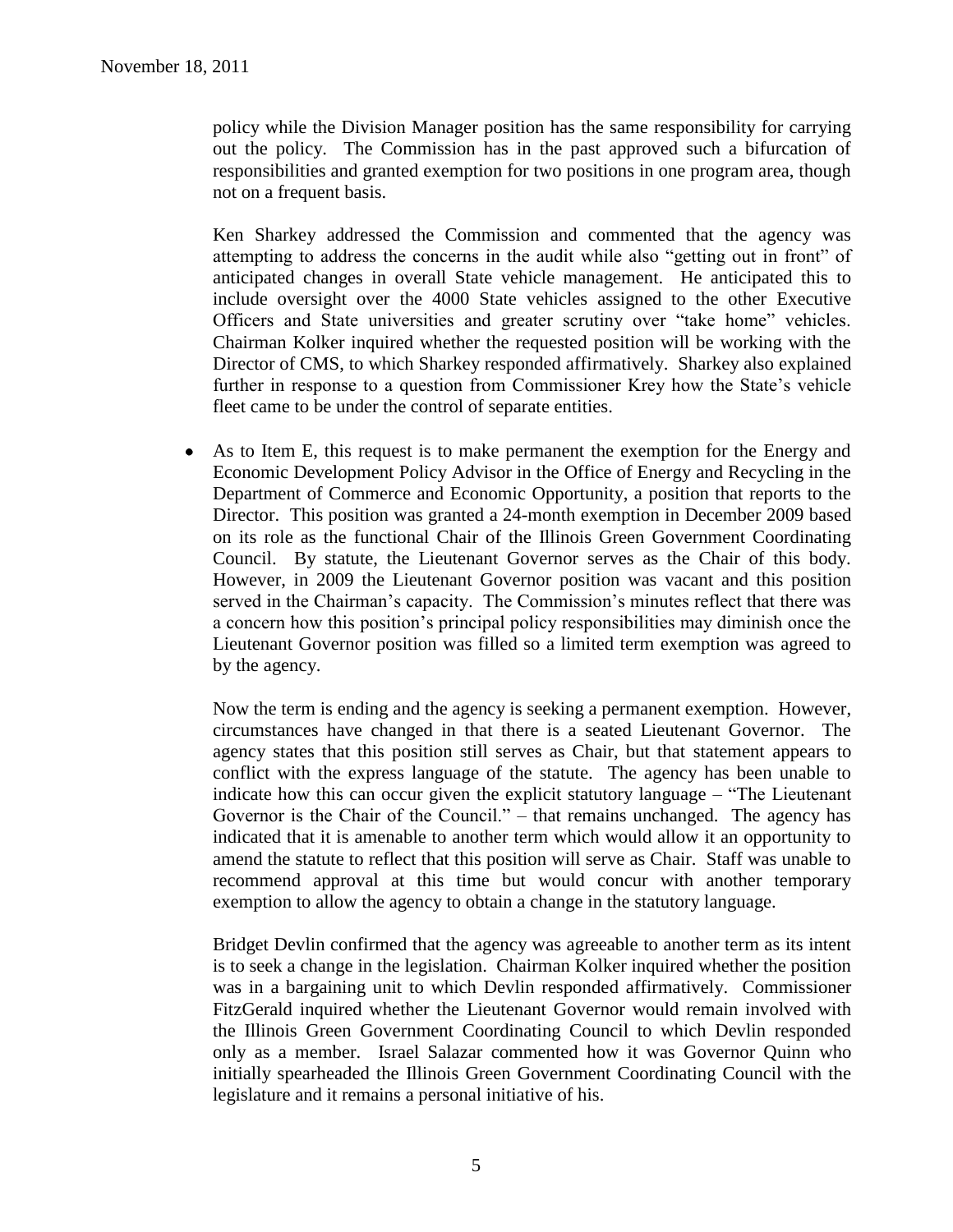## **IT WAS MOVED BY COMMISSIONER DALIANIS, SECONDED BY COMMISSIONER FITZGERALD, AND THE MOTION ADOPTED 4-0 TO DENY AND GRANT THE REQUESTS FOR 4D(3) EXEMPTION FOR THE FOLLOWING POSITIONS:**

- **C: Associate Agency Procurement Officer (Children and Family Services)**
- **D: Policy Advisor (Central Management Services)**
- **E: Policy Advisor (Commerce and Economic Opportunity)**

**The following 4d(3) exemption request was denied on November 18, 2011:**

#### **C. Illinois Department of Children and Family Services**

| <b>Position Number</b>  | 40070-16-64-100-00-01                                           |
|-------------------------|-----------------------------------------------------------------|
| <b>Position Title</b>   | Senior Public Service Administrator                             |
| Bureau/Division         | Procurement and Contracts                                       |
| <b>Functional Title</b> | <b>Associate Agency Procurement Officer</b>                     |
| Incumbent               | Vacant                                                          |
| Supervisor              | Deputy Director of Procurement and Contracts who reports to the |
|                         | Director                                                        |
| Location                | <b>Sangamon County</b>                                          |

#### **The following 4d(3) exemption request was granted on November 18, 2011:**

### **D. Illinois Department of Central Management Services**

| <b>Position Number</b>  | 40070-37-01-000-10-01                          |
|-------------------------|------------------------------------------------|
| <b>Position Title</b>   | Senior Public Service Administrator            |
| Bureau/Division         | <b>Assistant Director</b>                      |
| <b>Functional Title</b> | Policy Advisor                                 |
| Incumbent               | Vacant                                         |
| Supervisor              | Assistant Director who reports to the Director |
| Location                | <b>Cook County</b>                             |

**The following 4d(3) exemption request was granted for a period of 12 months on November 18, 2011:**

### **E. Illinois Dept. of Commerce and Economic Opportunity**

| <b>Position Number</b>  | 40070-42-70-000-10-01                                     |
|-------------------------|-----------------------------------------------------------|
| Position Title          | Senior Public Service Administrator                       |
| Bureau/Division         | Energy and Recycling                                      |
| <b>Functional Title</b> | Policy Advisor, Energy & Economic Development (Recycling) |
| Incumbent               | Kate Tomford                                              |
| Supervisor              | Director                                                  |
| Location                | <b>Sangamon County</b>                                    |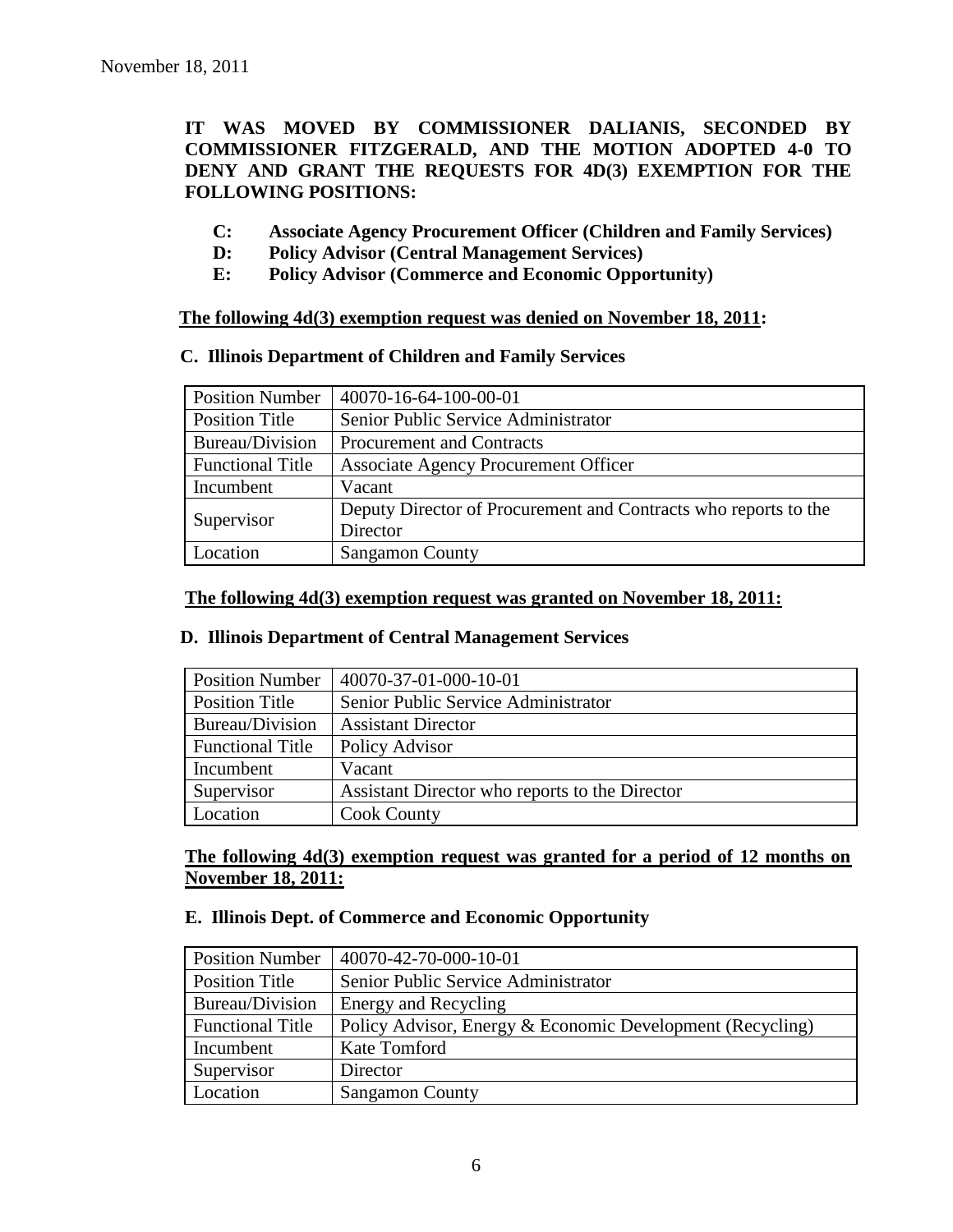Prior to addressing Items F1-F36 on the agenda, Executive Director Daniel Stralka noted that the reason most of the positions were included for proposed rescission was due to extended vacancy in excess of two years. On October 7 and 14, 2011 notice was provided to the Director of Central Management Services in accordance with our Rules followed by letters to all affected agency directors notifying them of which positions may be placed on this month's agenda for rescission and why. These notices included 72 positions. Since that time, there have been many telephone calls, emails, and correspondence with agency representatives about these proposed rescissions. Many issues were resolved during this initial period with many of these positions so that when it came time to finalize the agenda only 36 positions were included for the Commission to determine if their 4d(3) exemption should be rescinded.

Executive Director Daniel Stralka noted that Commission Rules indicate that rescissions shall be approved only after the Commission has determined that an adequate level of managerial control exists in exempt status which will insure responsive and accountable administrative control of agency programs. It was Commission Staff's position that such control exists for all these proposed rescissions.

- As to items F1-16, these positions all relate to the transfer of procurement authority  $\bullet$ that occurred with the passage of SB51 (PA 96-795) from Central Management Services to the Executive Ethics Commission, and all but one of these positions is occupied. This law took effect last year. The Commission has an interest because it previously granted principal policy exemption to these 16 positions in Central Management Services as well as individual purchasing positions in agencies over the years based on their procurement responsibilities. It is not difficult to understand how the statutory removal of procurement authority could have a negative effect on the continued exemption of these positions. Because of that, Commission Staff immediately opened a dialogue with both Central Management Services and the Executive Ethics Commission to gain a better understanding of how this new procurement model may impact the continued exemption of procurement positions. While the effective date of the legislation was over a year ago, it is clear that as of today Central Management Services procurement positions still play a role in the State procurement process, and that the transition remains a work in progress. For that reason, it was the Staff recommendation to deny these proposed rescissions so as not to jeopardize the continued operation of such a significant State function and for Staff to continue to monitor the ongoing use of affected positions. This is not to assume that, once the transition is more settled that these positions will not still qualify for exemption. This is just to recognize that it would be premature to make such a determination until their roles are more clearly defined.
- As to Items F21, F22, F23, and F24, these are Department of Correction's Assistant Warden positions at correctional facilities throughout the State. While they have all been vacant in excess of two years, the agency has other employees temporarily assigned to perform these functions with requests pending to fill the positions.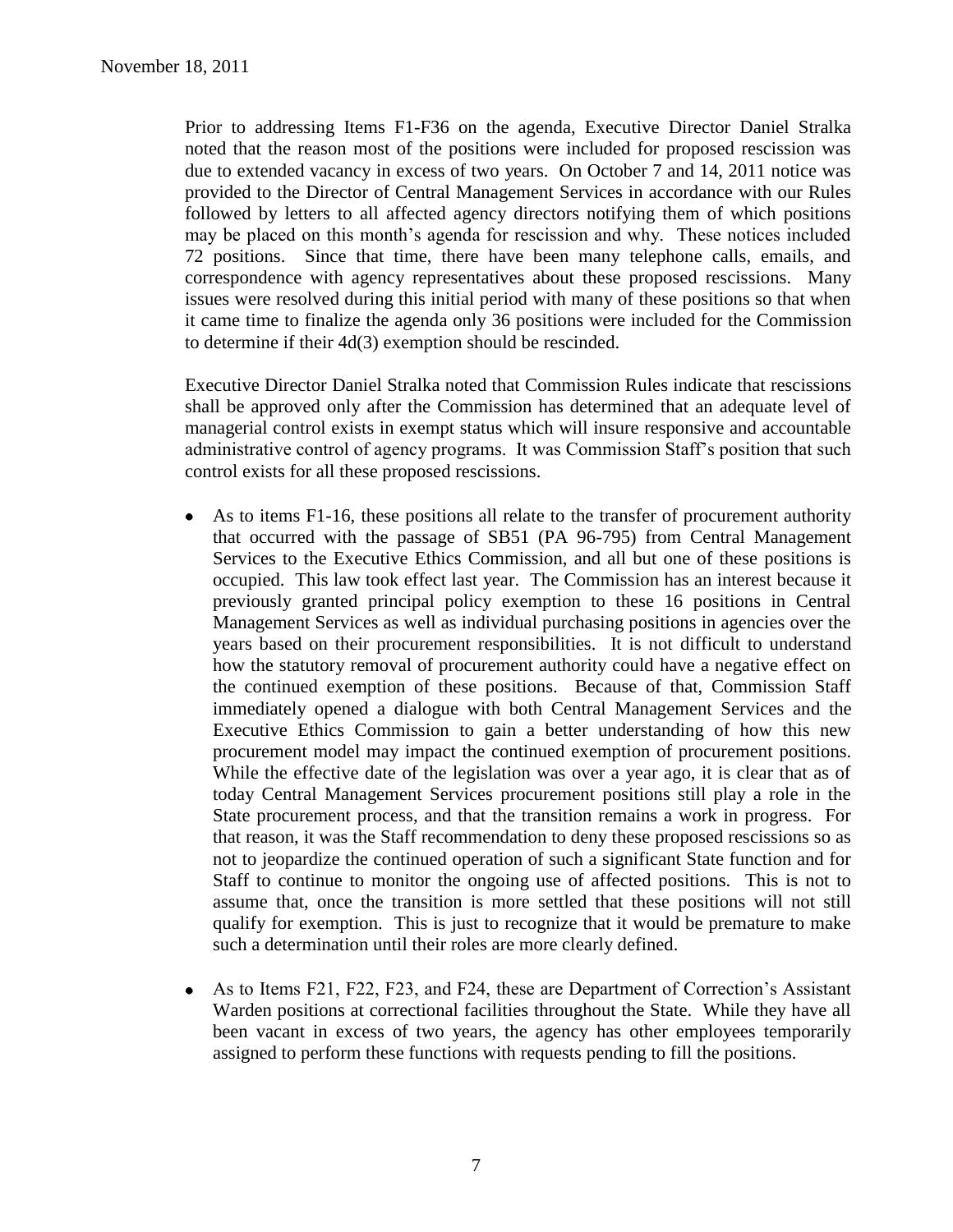The agency has indicated that rescission of their exemptions would jeopardize this plan and have a negative effect on facility operations. For these reasons, Staff recommended denial of these proposed rescissions with the hope that the agency can accomplish these appointments in the next six months.

- As to Items F28 and F29, these are similarly situated as the Department of  $\bullet$ Correction's positions but at Illinois Youth Centers. The proposed closure of several of these facilities also warrants that the prudent course of action was to deny these rescissions at this time pending a final decision on facility closures.
- The agency did not receive timely notice that Item F34 was to be considered today so  $\bullet$ Staff recommended denial of that proposed rescission.
- Items F35 and F36 are filled so Staff recommended denial of those proposed rescissions.
- The agencies had no objection to the rescission of Items F18, F25, F26, F27, and F30  $\bullet$ so Staff recommended approval of those proposed rescissions. The agency never responded to the notice for Items F31, F32, and F33 despite notice and subsequent email reminders so Staff recommended approval of those proposed rescissions.
- Item F17 is a Media Administrator at the Illinois Office of Communication and  $\bullet$ Information assigned to the Department of Healthcare and Family Services. It has been vacant well in excess of two years, and been up for rescission once previously.
- Items F19 and F20 are two Public Service Administrator positions at the Department  $\bullet$ of Commerce and Opportunity, one a legislative liaison in the Trade Office and the other an Assistant Manager in the Film Office. Both remain vacant, and both have been placed in a collective bargaining unit which, as has been discussed previously, is inconsistent with principal policy exemption. Bridget Devlin explained that the real issue at hand is that both positions are now in bargaining units. She described how that impacts the agency's ability to appoint a candidate to these positions. Executive Director Stralka noted that he was not provided with any back-up documentation in support of this explanation and that it does not address whether or not an agency would be free to discharge an incumbent from either of these positions without the employee having recourse to any appeal process such as a union grievance. A general discussion ensued with Chairman Kolker noting how the protections afforded to a position in a bargaining unit are inconsistent with the provisions of Section 4d(3) as they deny an agency the latitude associated with a principal policy exemption. Anne McElroy, Chief of Labor Relations at Illinois Department of Corrections, intervened to point out that there is a pending appeal of the decision to place these and other similarly situated positions in bargaining units. She also explained how the agencies use the status of a position as being principally policy exempt as an argument before the Illinois Labor Relations Board to justify an exclusion from a bargaining unit and the rescission of such status deprives them of that argument.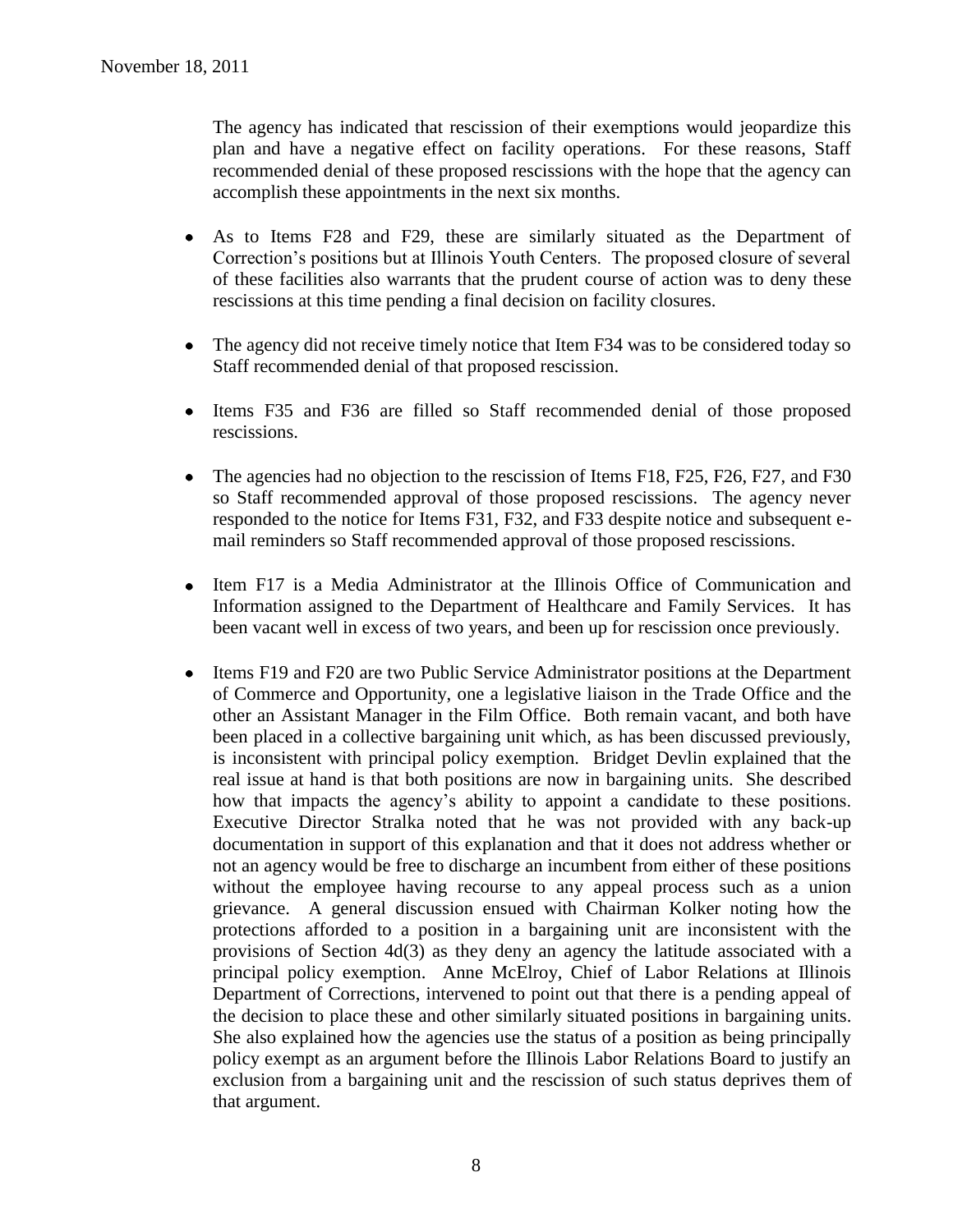**IT WAS MOVED BY COMMISSIONER DALIANIS, SECONDED BY COMMISSIONER FITZGERALD, AND THE MOTION ADOPTED 4-0 TO DENY THE PROPOSED RESCISSIONS OF 4D(3) EXEMPTION FROM JURISDICTION B FOR THE FOLLOWING POSITIONS:**

| Item            | <b>Agency</b> | <b>Position Number</b> | <b>Functional Title</b>                                                  |
|-----------------|---------------|------------------------|--------------------------------------------------------------------------|
| F1              | <b>CMS</b>    | 40070-37-41-000-00-01  | BOSS <sup>1</sup> , Deputy Director                                      |
| F2              | <b>CMS</b>    | 40070-37-41-000-30-01  | <b>BOSS</b> , Operations                                                 |
| F <sub>3</sub>  | <b>CMS</b>    | 40070-37-41-100-00-01  | <b>BOSS, Knowledge Manager</b>                                           |
| F4              | <b>CMS</b>    | 40070-37-41-400-00-01  | BOSS, Equipment & Commodities Manager                                    |
| F <sub>5</sub>  | <b>CMS</b>    | 40070-37-41-410-00-01  | <b>BOSS, Equipment Manager</b>                                           |
| F <sub>6</sub>  | <b>CMS</b>    | 40070-37-41-420-00-01  | <b>BOSS, Commodities Manager</b>                                         |
| F7              | <b>CMS</b>    | 40070-37-41-500-00-01  | <b>BOSS, Facilities Sourcing Portfolio Manager</b>                       |
| F <sub>8</sub>  | <b>CMS</b>    | 40070-37-41-510-00-01  | BOSS, Facilities Sourcing, Trade &Building<br>Services                   |
| F <sub>9</sub>  | <b>CMS</b>    | 40070-37-41-520-00-01  | BOSS, Facilities Sourcing, Utilities and<br><b>Professional Services</b> |
| F10             | <b>CMS</b>    | 40070-37-41-600-00-01  | <b>BOSS-IT/Telecom Portfolio Manager</b>                                 |
| F11             | <b>CMS</b>    | 40070-37-41-610-00-01  | BOSS, IT-Sourcing Program                                                |
| F12             | <b>CMS</b>    | 40070-37-41-620-00-01  | <b>BOSS, IT-Telecom Sourcing Program</b>                                 |
| F13             | <b>CMS</b>    | 40070-37-41-700-01-01  | BOSS, Medical & Healthcare Services<br>Portfolio Manager                 |
| F14             | <b>CMS</b>    | 40070-37-41-800-00-01  | <b>BOSS, General Services Portfolio Manager</b>                          |
| F15             | <b>CMS</b>    | 40070-37-41-810-00-01  | BOSS, General Services, Transportation<br>Services                       |
| F16             | <b>CMS</b>    | 40070-37-41-820-00-01  | BOSS, General Services, Contractual Labor<br>and Specialty Services      |
| F19             | <b>DCEO</b>   | 37015-42-00-000-01-01  | Legislative Liaison-International Trade                                  |
| F20             | <b>DCEO</b>   | 37015-42-00-050-11-01  | Assistant Managing Director, Film Office                                 |
| F21             | <b>DOC</b>    | 40070-29-62-200-00-01  | Assistant Warden Programs-Pinckneyville                                  |
| F22             | <b>DOC</b>    | 40070-29-86-200-00-01  | Assistant Warden Programs-Vienna                                         |
| F23             | <b>DOC</b>    | 40070-29-98-300-00-01  | <b>Assistant Warden Operations-Hill</b>                                  |
| F24             | <b>DOC</b>    | 40070-29-99-200-00-01  | Assistant Warden Programs-Western Illinois                               |
| F <sub>28</sub> | <b>DJJ</b>    | 40070-27-17-300-00-01  | <b>Assistant Warden Operations-IYC Chicago</b>                           |
| F <sub>29</sub> | <b>DJJ</b>    | 40070-27-20-200-00-01  | Assistant Warden Programs-Harrisburg                                     |
| F34             | <b>DOR</b>    | 40070-25-60-000-00-01  | <b>Chief Information Security Officer</b>                                |
| F35             | <b>IWCC</b>   | 40070-50-37-000-00-02  | Fraud Prevention and Efficiency Controller                               |
| F36             | <b>IWCC</b>   | 40070-50-37-100-00-01  | Manager, Self Insurance Administration                                   |

<sup>&</sup>lt;sup>1</sup> Bureau of Strategic Sourcing

 $\overline{a}$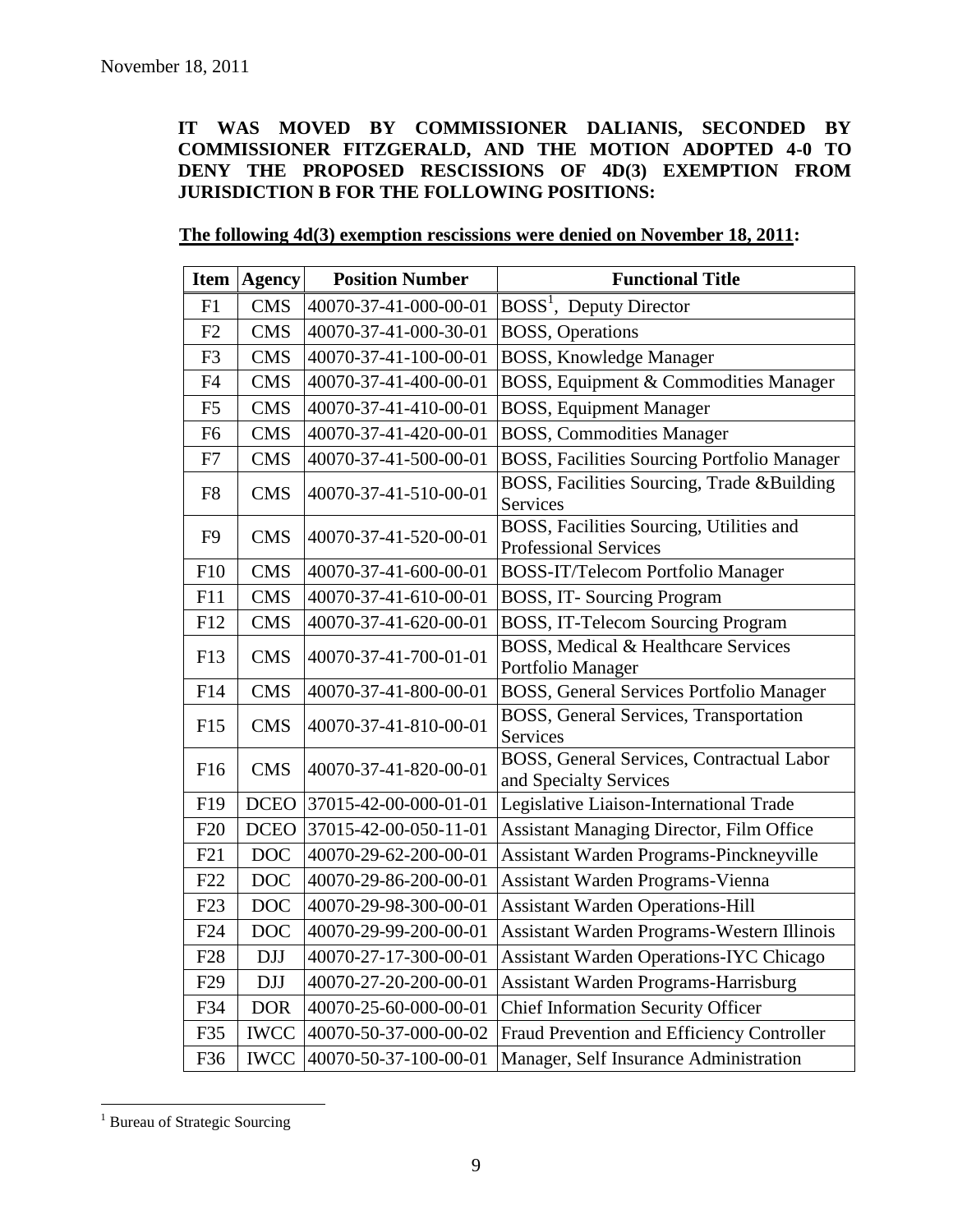**IT WAS MOVED BY COMMISSIONER DALIANIS, SECONDED BY COMMISSIONER FITZGERALD, AND THE MOTION ADOPTED 4-0 TO GRANT THE PROPOSED RESCISSION OF 4D(3) EXEMPTION FROM JURISDICTION B FOR THE FOLLOWING POSITIONS:**

| <b>Item</b> | <b>Agency</b> | <b>Position Number</b> | <b>Functional Title</b>                                                        |
|-------------|---------------|------------------------|--------------------------------------------------------------------------------|
| F17         | <b>CMS</b>    | 40070-37-80-100-01-22  | Office of Communication & Information-<br>Media Administrator                  |
| F18         | <b>DCFS</b>   | 26404-16-00-900-00-01  | <b>Associate Director, Psychiatric Services</b>                                |
| F25         | <b>HFS</b>    | 40070-33-00-040-00-21  | <b>State Purchasing Officer</b>                                                |
| F26         | <b>HFS</b>    | 40070-33-00-060-00-61  | Special Assist.-Prescription Drug Program                                      |
| F27         | <b>HPA</b>    | 40070-48-50-100-00-01  | Director of Security, ALPLM (Abraham<br>Lincoln Presidential Library & Museum) |
| F30         | <b>DNR</b>    | 40070-12-05-200-00-01  | <b>State Purchasing Officer</b>                                                |
| F31         | <b>DOR</b>    | 40070-25-00-100-60-01  | Policy Advisor, Informal Conf. Board                                           |
| F32         | DOR.          | 40070-25-42-320-00-01  | A&R Shared Services-Assistant HR<br>Director, Functional Processes             |
| F33         | <b>DOR</b>    | 40070-25-42-410-00-01  | A&R Shared Services-Assistant CFO,<br><b>Functional Processes</b>              |

## V. CLASS SPECIFICATIONS

• None submitted.

**IT WAS MOVED BY COMMISSIONER DALIANIS, SECONDED BY COMMISSIONER KREY, AND THE MOTION ADOPTED 4-0 TO DISAPPROVE ANY CLASS SPECIFICATIONS RECEIVED BY THE COMMISSION NOT CONTAINED IN THIS REPORT TO ALLOW ADEQUATE STUDY.** 

### VI. MOTION TO GO INTO EXECUTIVE SESSION

**IT WAS MOVED BY COMMISSIONER KREY, SECONDED BY COMMISSIONER FITZGERALD, AND BY ROLL CALL VOTE THE MOTION ADOPTED 4-0 TO HOLD AN EXECUTIVE SESSION PURSUANT TO SUBSECTIONS 2(c)(1), 2(c)(4), AND 2(c)(11) OF THE OPEN MEETINGS ACT.** 

| <b>KOLKER</b>         | YES | <b>DALIANIS</b> | YES |
|-----------------------|-----|-----------------|-----|
| <b>FITZGERALD YES</b> |     | <b>KREY</b>     | YES |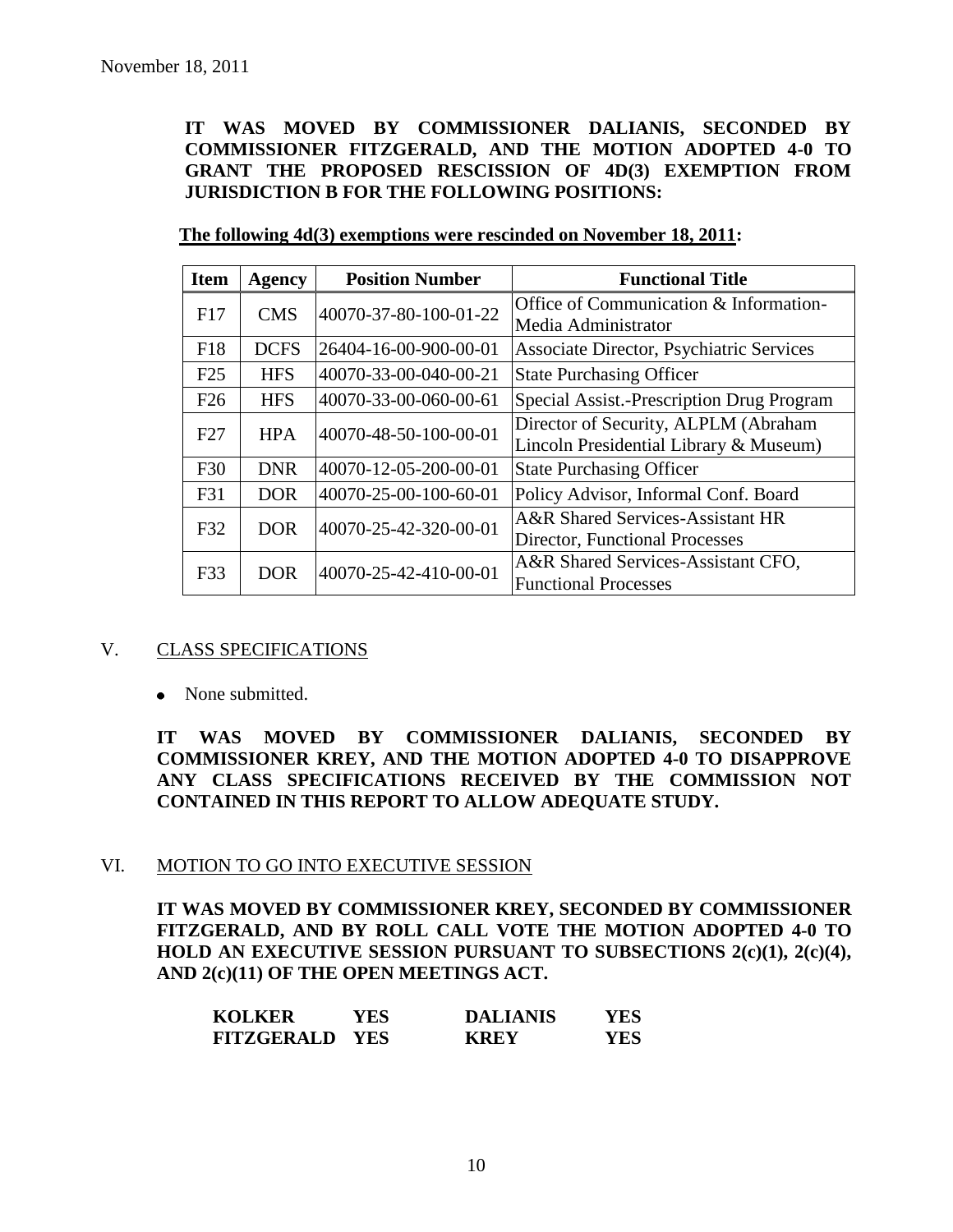### VII. RECONVENE MEETING

Upon due and proper notice the regular meeting of the Illinois Civil Service Commission was reconvened at 400 West Monroe Street, Suite 306, Springfield, Illinois at 1:46 p.m.

#### **PRESENT**

Chris Kolker, Chairman; Ares G. Dalianis (by telephone), Garrett P. FitzGerald, and Susan Moylan Krey, Commissioners; Daniel Stralka, Executive Director; Andrew Barris, Assistant Executive Director, and Peter Wagner.

### VIII. NON-MERIT APPOINTMENT REPORT

The Personnel Code permits non-merit appointments for a limited period of time, i.e., emergency appointments shall not exceed 60 days and shall not be renewed, and positions shall not be filled on a temporary or provisional basis for more than six months out of any twelve-month period. Consecutive non-merit appointments are not violative of the Code; however, they do present a possible evasion of merit principles and should be monitored. Set forth below is the number of consecutive non-merit appointments made by each department. These statistics are from the Department of Central Management Services' Consecutive Non-Merit Report.

| Agency                              | 9/30/11                     | 10/31/11 | 10/31/10 |
|-------------------------------------|-----------------------------|----------|----------|
| Agriculture                         | 12                          | 3        | 3        |
| <b>Central Management Services</b>  | $\mathcal{D}_{\mathcal{L}}$ |          |          |
| <b>Children and Family Services</b> | 4                           |          |          |
| <b>Employment Security</b>          | 8                           | 6        |          |
| Healthcare and Family Services      | 4                           |          |          |
| <b>Historic Preservation Agency</b> | 8                           |          |          |
| <b>Natural Resources</b>            | 28                          | 16       |          |
| Property Tax Appeal Board           | 4                           | 3        |          |
| <b>State Fire Marshal</b>           |                             |          |          |
| Transportation                      | 3                           | 3        |          |
| Veterans' Affairs                   |                             |          |          |
| Workers' Compensation Commission    |                             |          |          |
| Totals                              | 76                          |          |          |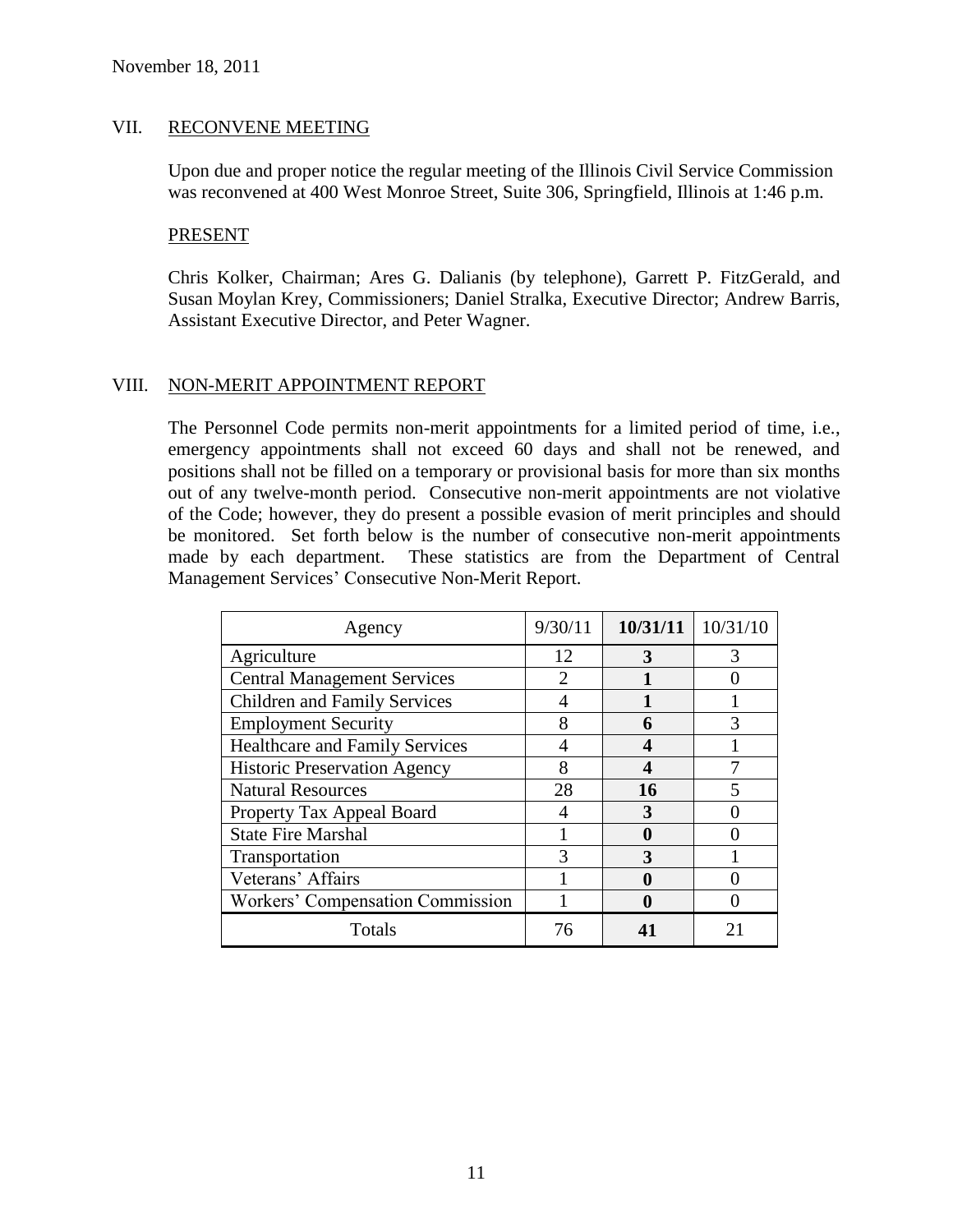## IX. INTERLOCUTORY APPEALS

# **DA-1-12**

| Employee | Peter J. Wagner                       | <b>Appeal Date</b>       | 07/08/11                                                     |
|----------|---------------------------------------|--------------------------|--------------------------------------------------------------|
| Agency   | Commerce $&$                          | Decision Date            | 11/03/11                                                     |
|          | <b>Economic Opportunity</b>           |                          |                                                              |
| Type     | Discharge                             | ALJ                      | <b>Andrew Barris</b>                                         |
| Issue(s) | Motion to Dismiss; no<br>jurisdiction | Proposal for<br>Decision | Grant Motion to Dismiss; no<br>jurisdiction (not certified). |

**IT WAS MOVED BY COMMISSIONER DALIANIS, SECONDED BY COMMISSIONER FITZGERALD, AND BY ROLL CALL VOTE OF 4-0 THE MOTION ADOPTED THAT THE ADMINISTRATIVE LAW JUDGE FOUND A QUESTION OF LAW, FACT, OR POLICY WHICH IF RESOLVED BY THE COMMISSION WOULD MATERIALLY ADVANCE THE RESOLUTION OF THE DISPUTE. THE COMMISSION FINDS THAT WAGNER HAD NOT COMPLETED HIS PROBATIONARY PERIOD TO ACHIEVE THE STATUS OF A CERTIFIED EMPLOYEE SUBJECT TO JURISDICTION B WHEN HE WAS DISCHARGED FROM THE DEPARTMENT OF COMMERCE AND ECONOMIC OPPORTUNITY. THE COMMISSION FURTHER FINDS THAT WAGNER WAS NEVER CERTIFIED UNDER JURISDICTION B OF THE PERSONNEL CODE OR IN AN EQUIVALENT MERIT SYSTEM WHILE AT THE ILLINOIS COMMERCE COMMISSION, AND HE DID NOT TRANSFER TO HIS POSITION AT COMMERCE AND ECONOMIC OPPORTUNITY PURSUANT TO THE PERSONNEL RULES. RATHER, WAGNER WAS APPOINTED TO HIS POSITION AT THE DEPARTMENT OF COMMERCE AND ECONOMIC OPPORTUNITY FROM AN OPEN AND COMPETITIVE ELIGIBLE LIST AND WAS REQUIRED TO SERVE A SIX-MONTH PROBATIONARY PERIOD PRIOR TO CERTIFICATION. IN ACCORDANCE THEREWITH, THE DECISION OF THE ADMINISTRATIVE LAW JUDGE TO DISMISS THE APPEAL IS APPROVED.**

| <b>KOLKER</b>         | YES. | <b>DALIANIS</b> | YES |
|-----------------------|------|-----------------|-----|
| <b>FITZGERALD YES</b> |      | <b>KREY</b>     | YES |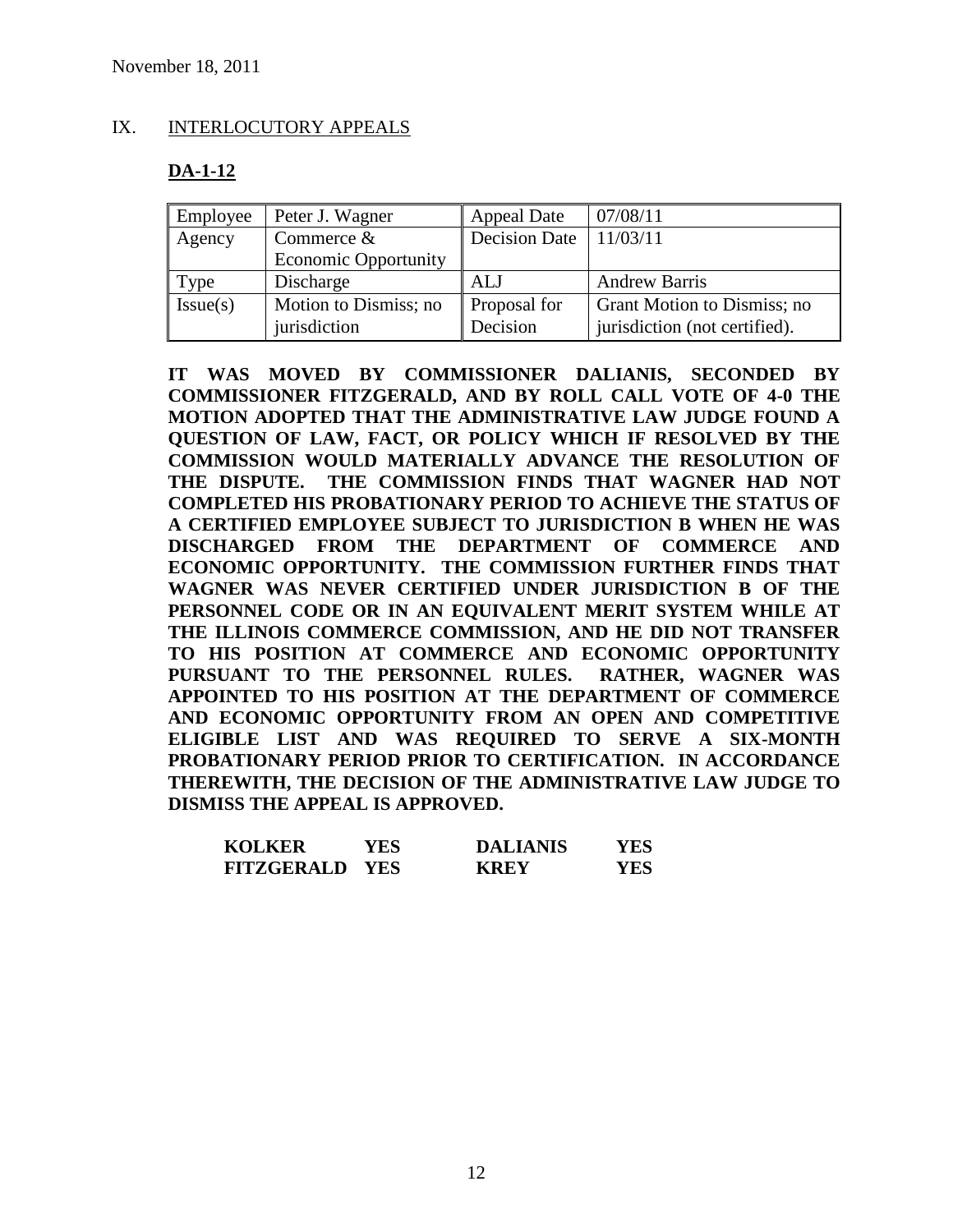# **DA-19-12**

| Employee | Angela L. Hawkins           | <b>Appeal Date</b>   | 09/15/11                        |
|----------|-----------------------------|----------------------|---------------------------------|
| Agency   | <b>Human Services</b>       | <b>Decision Date</b> | 11/09/11                        |
| Type     | Discharge                   | ALJ                  | Daniel Stralka                  |
| Issue(s) | Did not participate at      | Proposal for         | <b>Grant Motion to Dismiss;</b> |
|          | telephone status conference | Decision             | default.                        |

**IT WAS MOVED BY COMMISSIONER DALIANIS, SECONDED BY COMMISSIONER KREY, AND BY ROLL CALL VOTE OF 4-0 THE MOTION ADOPTED THAT THE ADMINISTRATIVE LAW JUDGE FOUND A QUESTION OF LAW, FACT, OR POLICY WHICH IF RESOLVED BY THE COMMISSION WOULD MATERIALLY ADVANCE THE RESOLUTION OF THE DISPUTE. THE COMMISSION FINDS THAT RESPONDENT'S FAILURE TO PARTICIPATE IN THE NOVEMBER 7, 2011 TELEPHONE STATUS CONFERENCE CONSTITUTES A DEFAULT, RESULTING IN THE DISMISSAL OF HER APPEAL. IN ACCORDANCE THEREWITH, THE DECISION OF THE ADMINISTRATIVE LAW JUDGE TO DISMISS THE APPEAL IS APPROVED.**

| <b>KOLKER</b>         | YES. | <b>DALIANIS</b> | YES. |
|-----------------------|------|-----------------|------|
| <b>FITZGERALD YES</b> |      | <b>KREY</b>     | YES. |

### X. APPEAL TERMINATED WITHOUT DECISION ON THE MERITS

## **DA-53-11**

| Employee  | Elisa A. Rea                    | <b>Appeal Date</b>  | 06/06/11                |
|-----------|---------------------------------|---------------------|-------------------------|
| Agency    | Corrections                     | Decision Date       | 10/27/11                |
| Type      | Discharge                       | ALJ                 | <b>Andrew Barris</b>    |
| Change(s) | Conduct unbecoming; affirmative | <b>Proposal</b> for | Dismissed subject to    |
|           | attendance; violation of work   | Decision            | approval of Commission; |
|           | week check in and out policies  |                     | settled.                |

**IT WAS MOVED BY COMMISSIONER DALIANIS, SECONDED BY COMMISSIONER KREY, AND BY ROLL CALL VOTE OF 4-0 THE MOTION ADOPTED TO AFFIRM AND ADOPT THE ADMINISTRATIVE LAW JUDGE'S PROPOSAL FOR DECISION TO DISMISS THE APPEAL FOR THE REASONS SET FORTH IN THE PROPOSAL FOR DECISION DATED OCTOBER 27, 2011.**

| <b>KOLKER</b>         | YES | <b>DALIANIS</b> | YES |
|-----------------------|-----|-----------------|-----|
| <b>FITZGERALD YES</b> |     | <b>KREY</b>     | YES |